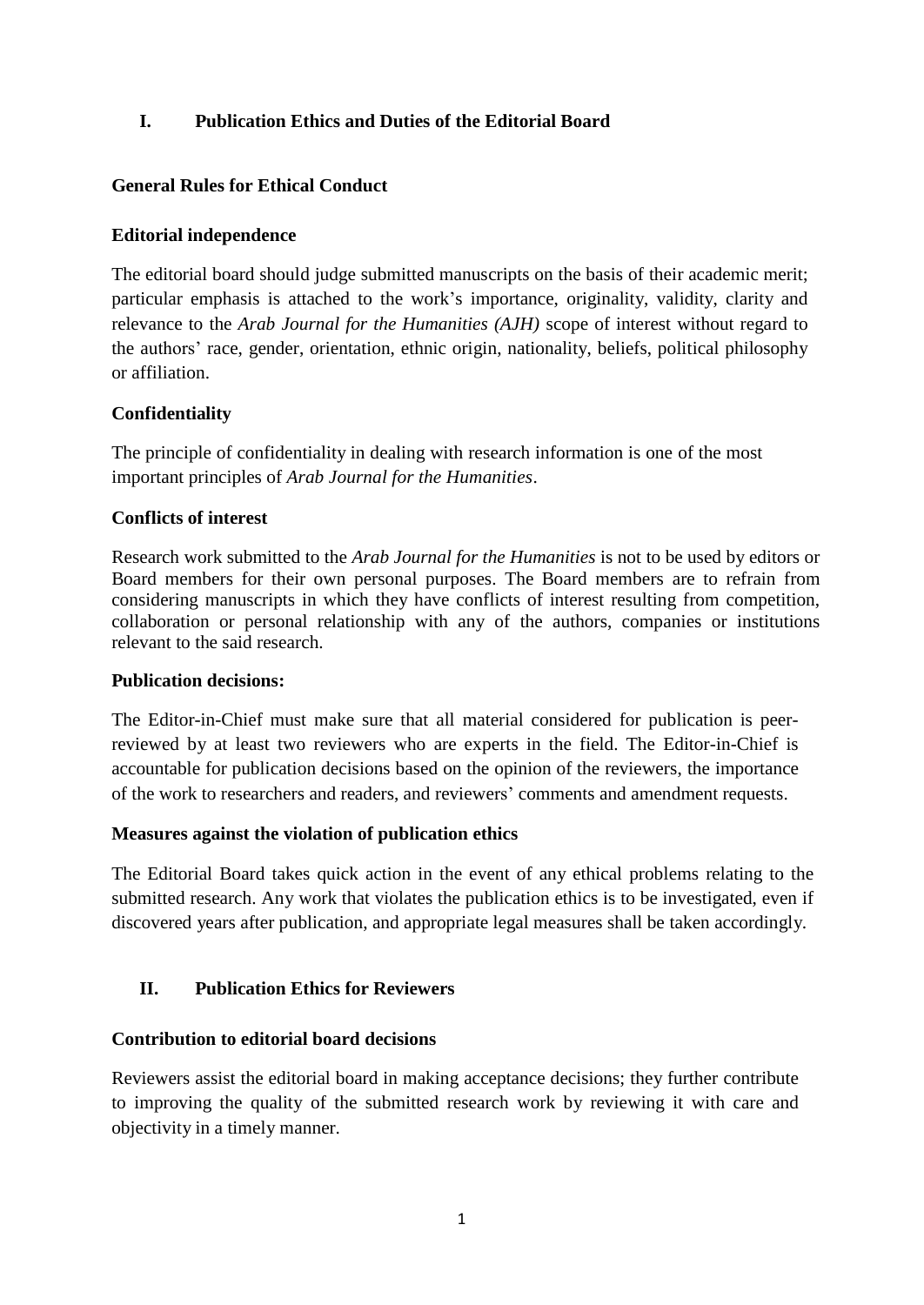## **Promptness**

The *Arab Journal for the Humanities* shall make all reasonable effort to stay in contact with the reviewers and urge them to submit their assessments on time. Should delay be noted, the Editorial Board may have to choose another reviewer.

# **Confidentiality**

Confidentiality is to be respected throughout the peer-review process. Submitted material or information must not be shared or discussed with anyone unless authorized by the editor-inchief. This applies to board members as well as referees.

# **Standards of Objectivity**

Reviewers must assess the submitted manuscripts objectively. Comments and suggested amendments must be clearly made so as to help authors improve their work. Personal criticism of authors is deemed inappropriate.

# **Acknowledgment of Sources**

Reviewers should point out any source the author used yet failed to acknowledge or reference in his manuscript. Reviewers must notify the editorial board of any salient similarity they spot between the submitted article and any other known to them.

# **Conflicts of Interest**

All invited reviewers who have conflicts of interest for any reason should notify the Editorial Board so the latter can select a replacement. Information imparted in the submitted material must not be used in the reviewers' own work without the expressed and written consent of the concerned authors. Information and ideas obtained through the review-process should be regarded as confidential and should not be used for personal purposes. This also applies to all invited reviewers including those who decline the invitation.

# III. **Publication Ethics for Authors**

## **Submission Standards**

Authors should present an account of their submitted work specifying its approach, discussion, results, and significance. The report should be detailed, well-referenced, accurate, and objective. Expressed personal opinion of authors or editorial views should be clear and lucid. Falsified statements are regarded as unethical and unacceptable.

## **Data Access**

Authors must avail accessibility to their raw data via the *AJH* or data-repositories or centers provided that confidentiality is protected and intellectual property is safeguarded upon release.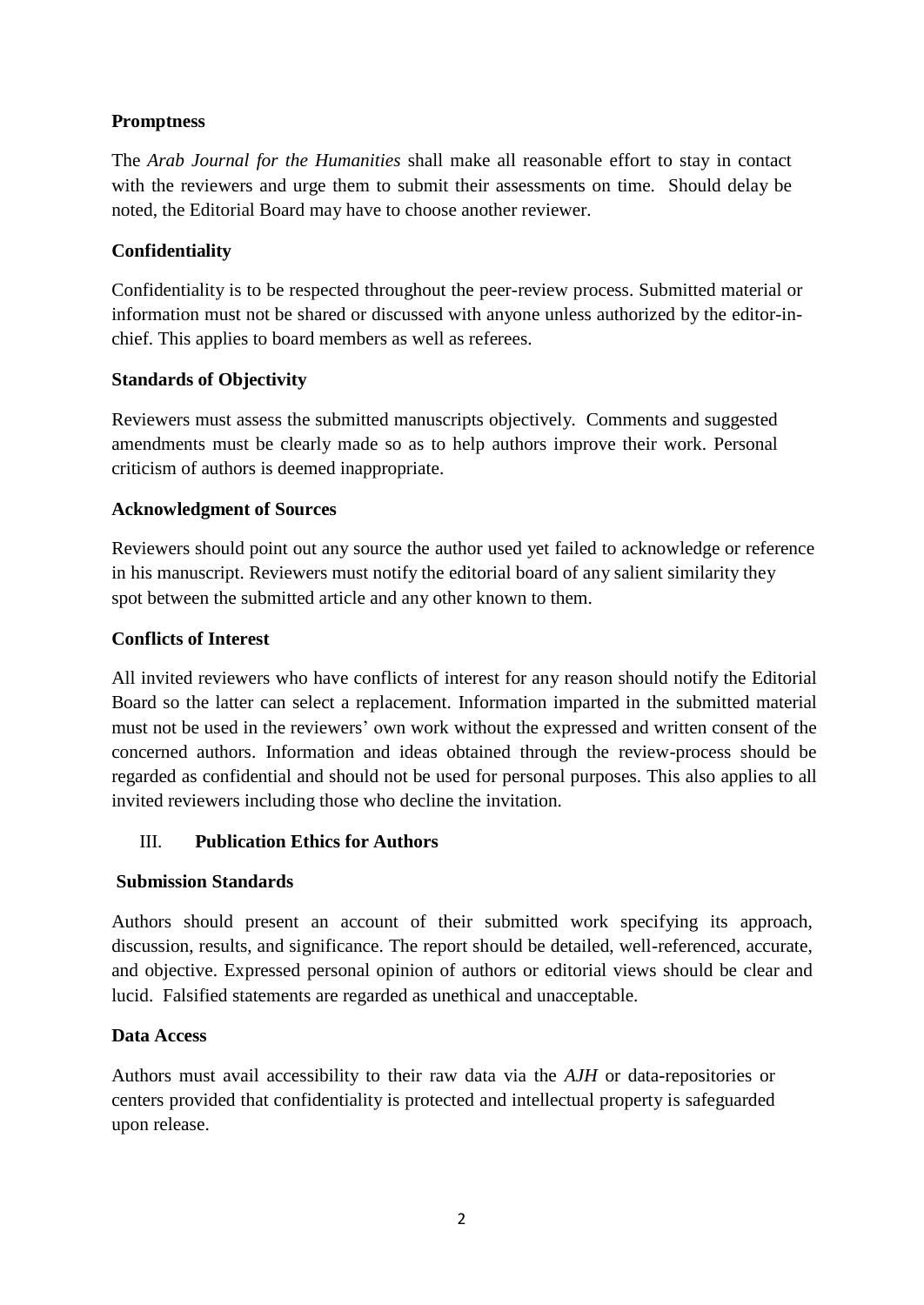### **Plagiarism**

All the work reported in the manuscript must be original and free from any kind of plagiarism. Correct citation and use of quote marks to identify content derived from other sources must be appropriately followed. Where sections of the manuscript overlap with published or submitted content, this should be acknowledged and cited. Undocumented use of the work, ideas, or words of others, or ascribing them to one's self is regarded as unethical and unacceptable.

### **Multiple, Duplicate or concurrent Submission / Publication**

Authors should declare that their work has **not** been previously published in any form, nor simultaneously submitted elsewhere. Duplicate submission is regarded as an unacceptable and unethical behavior. However, in accordance with the Scientific Publishing Council's bylaws, permissions to re-publish the research elsewhere can be granted, in writing, by the editor-in-chief only after the passage of at least three whole years following its date of publication in the *Arab Journal for the Humanities ,* provided the primary publication is cited in the second publication.

### **Authorship of the Manuscript**

Only those who have made substantial contribution to the interpretation or composition of the submitted work should be listed as 'Authors'. They are the ones who are held responsible for the work's content, data acquisition, investigation, and analysis of the findings, as well as those who initially drafted the manuscript or revised it critically. Others who offered technical or general assistance or support, and who do not meet the criteria for authorship, will be only included in the acknowledgment section after their written consent is obtained. Names of co-authors (according to the above definition) must be provided in full. All co/authors have to give their approval of the final version of the manuscript and agree to its publication.

### **Conflicts of Interest**

Authors must - as quickly as possible - disclose any conflicts of interest that may be seen to have affected the results of their interpretation of the submitted research in any way or form. All sources of financial funding should be clearly identified in the manuscript including research grants if any. Detailed description of or reference to the grant's type and number must be provided.

### **Acknowledgment of Sources**

Authors must acknowledge their use of the work of others, and appropriately reference all influences that that have been seminal to their research. Information obtained privately via personal conversations, correspondence, or discussion with a third party must not be used without a written permission from the source. Authors should also not use information disclosed confidentially without the explicit and written permission of those involved.